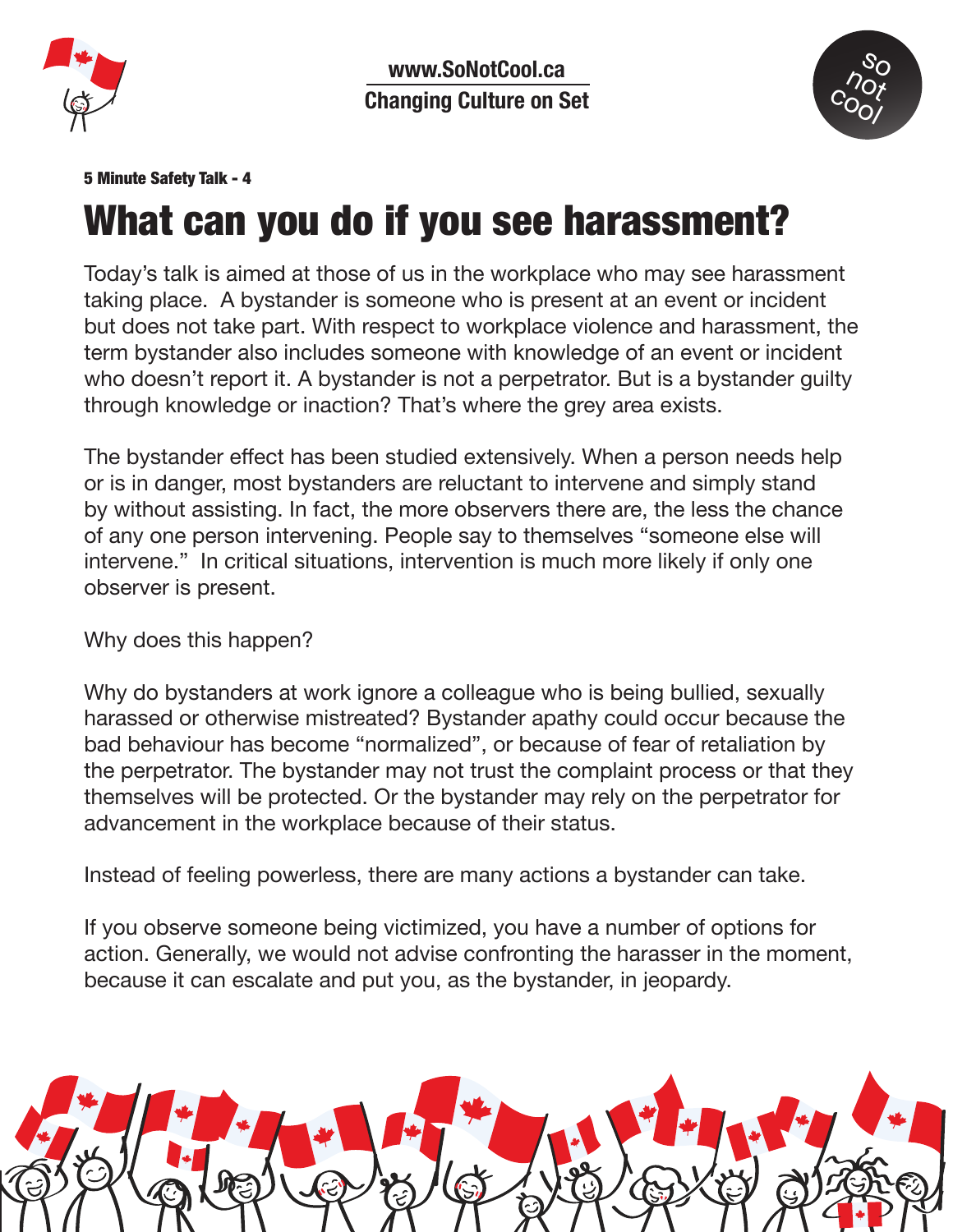



But it is not hard to say something like, "That joke wasn't funny." You may have seen the "so not cool" buttons that are floating around out there. This would be another non-confrontational way to let a person know that they crossed a line.

Another option is to disrupt the situation, such as by loudly dropping a book or asking the victim to come away for some reason. Invent a task you need the harasser's target to help you with. (There is a widely shared video on the Internet that shows a guy called Snackman defusing a fight on the subway by standing between the combatants, eating chips. This might not work on the set.)

Another approach is to talk to the harasser later. You want to ask questions, not accuse. You might say, "Were you aware of how you came off in that conversation?" or "I heard what you said to her. Why did you do that?"

You can also comment on the behaviour to your co-workers: "Did you notice that? Am I the only one who sees it this way?"

If you want to be a defender, think about approaching the target of harassment. Show that person that you saw what happened. As a colleague, you might say: "I noticed that happened. Are you O.K. with that?" You can make that person feel less isolated by encouraging them to ask for help, go with them to get help, or provide them with information about where to go for help. You can also offer to speak up as a witness if the person chooses to pursue a complaint.

Too often victims blame themselves, so a bystander saying, "This isn't your fault, you didn't do anything wrong," can be really important support. So, don't just be a bystander. Be an "upstander."An upstander is a person who speaks or acts in support of an individual or cause, particularly someone who intervenes on behalf of a person being attacked or bullied.